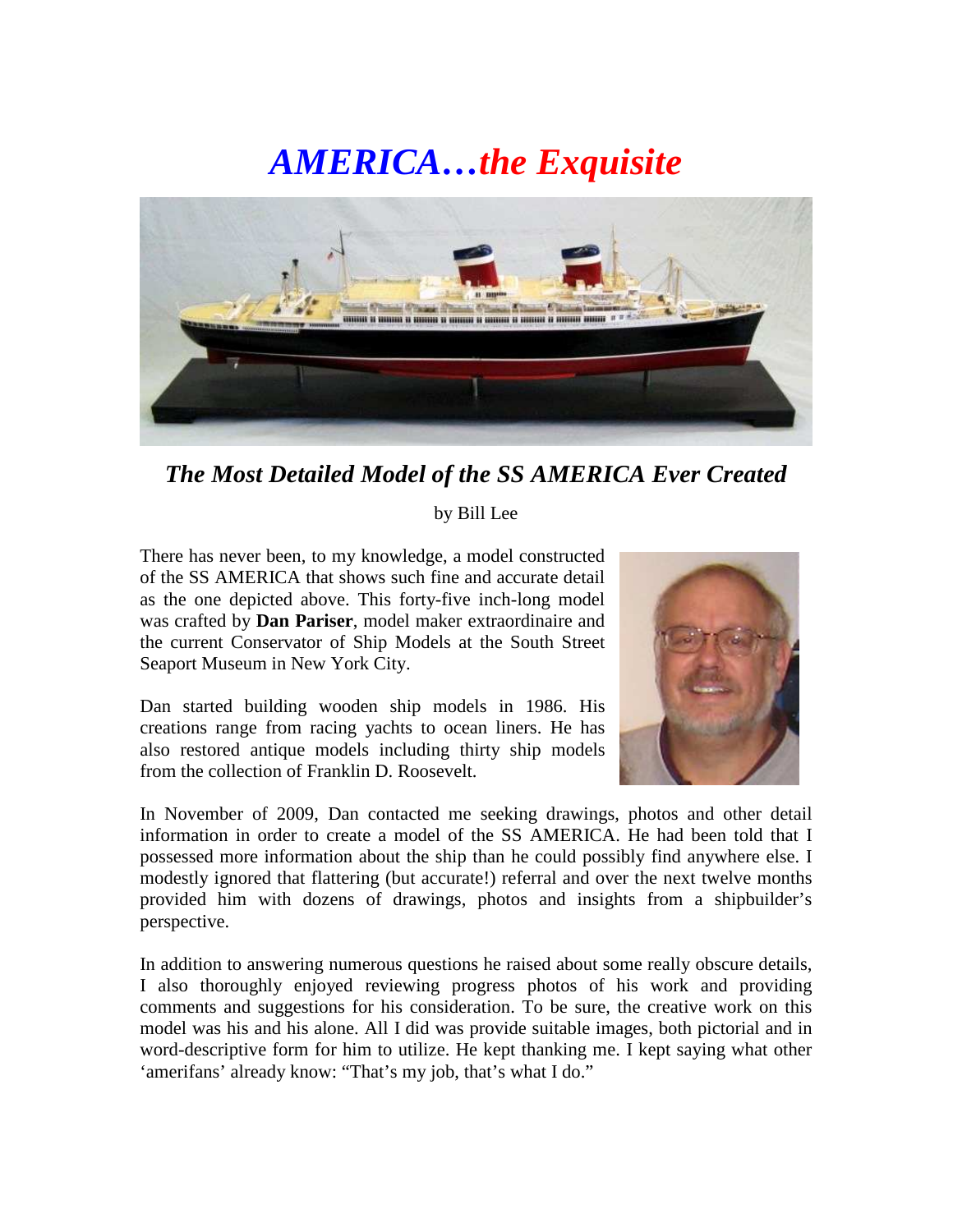When Dan was done, after a full year of elapsed time and approximately 1,300 hours of work, the best word to describe the results is *EXQUISITE*. According to Dan, that estimate does not include an approximately equal number of hours spent planning, studying drawings and photographs, and discussing details. Here's a view of one of the passenger decks, with a dime resting next to some miniature deck chairs to illustrate the model's delicate workmanship.





One of the more fascinating details that Dan created, to a scale of  $1/16<sup>th</sup>$  inch equals one foot was the staggered strakes of hull plating and every porthole, using vintage drawings and photographs. I don't believe that has ever been attempted or accomplished before for a model of the AMERICA. And probably not for many other ships, either. Other examples abound; like his treatment of the utility boats nestled forward, port and starboard, and even the ship's nameboard.

What is equally intriguing is the lack of knowledge about the person who commissioned this model through a third party. Neither Dan nor I know his/her name, or what prior connection, if any, the model's patron may have had with the SS AMERICA. The individual who commissioned this model specified that it be representative of how the vessel appeared around 1950. Perhaps he or she was a passenger whose life was materially changed by passage in this ocean liner. I doubt we'll ever know…

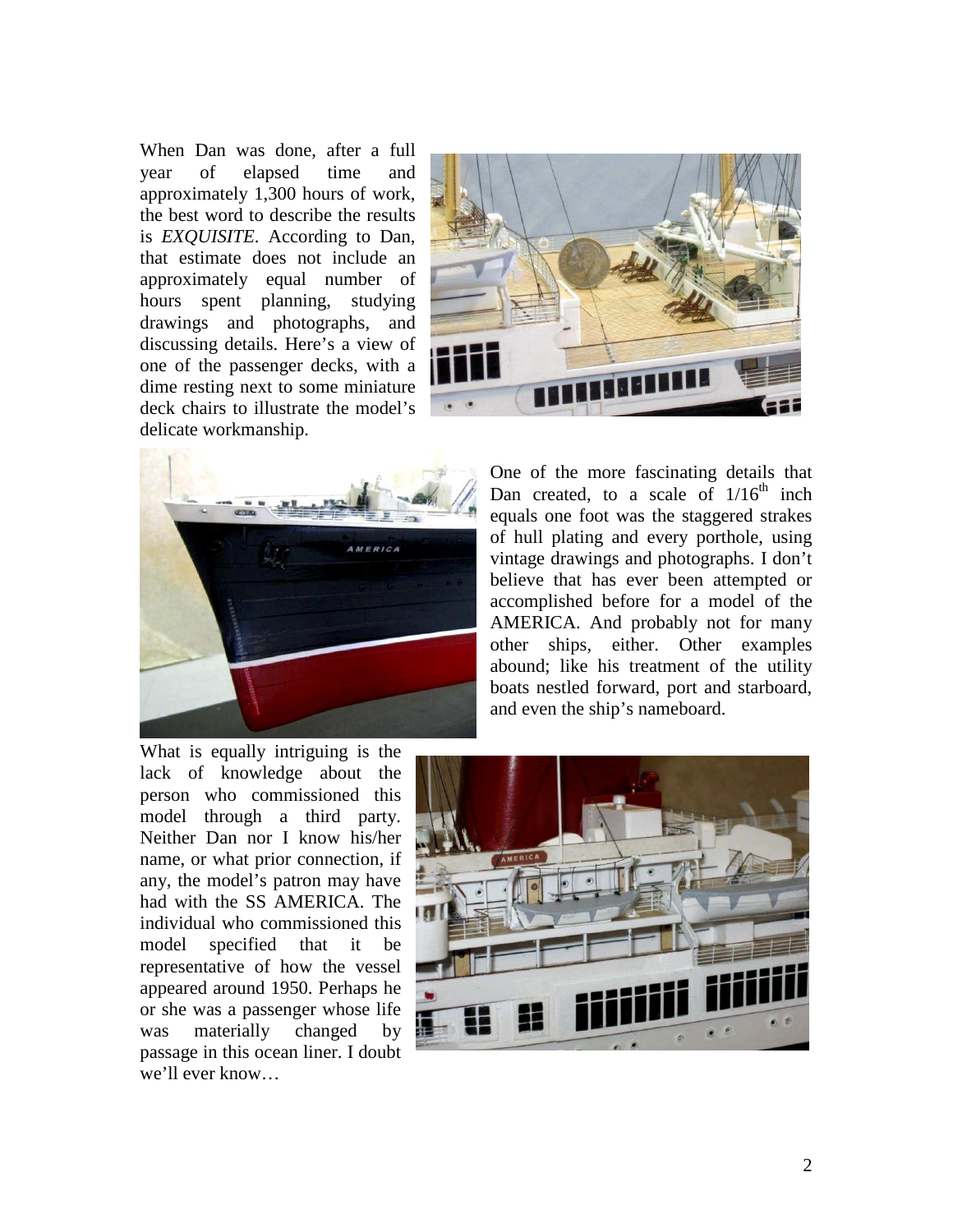Equally fascinating, at least for anyone who has ever created model ships, are some of the proven techniques that Dan Pariser employs. For example, he created the hull using rough-cut 'lifts' (i.e., thin layers) of basswood, which is a very stable wood and much favored by model makers.

To prevent future cracking of the hull, these lifts were hollowed out. The exterior of the hull was shaped to 'station' templates which Dan created, based on vintage prints of the AMERICA's hull lines.

The superstructures were also created using basswood, but sheathed with styrene plastic. The large windows on both sides of the Promenade Deck were photo-etched brass pieces produced by a friend of Dan's. The railings and doors were also photo-etched materials obtained from one of several suppliers of such things. But the funnels, masts, cargo booms, etc. were all scratch-built by Dan, whose innovative manufacturing techniques included using sections of plastic plumbing pipe as part of the streamlined funnels.



**SECTIONS** 

Many of the fittings were obtained from model supply firms that build such things to scale. However, what was commercially available did not always satisfy Dan's drive for accuracy. The 'store-bought' lifeboats were modified by adding tiny plastic rudders, and the canvas covers on all the boats were represented by paper meticulously cut to properly

represent the canvas 'tie-downs'.

Although he did not permanently include scale-model human figures, Dan did include a few, here and there; probably just for the fun of it. The result was some very neat photos which further illustrate the attention to detail which he included in this model, right down to the teak cap rails, life rings, ladders and representative planks on the miniature vessel's weather decks.